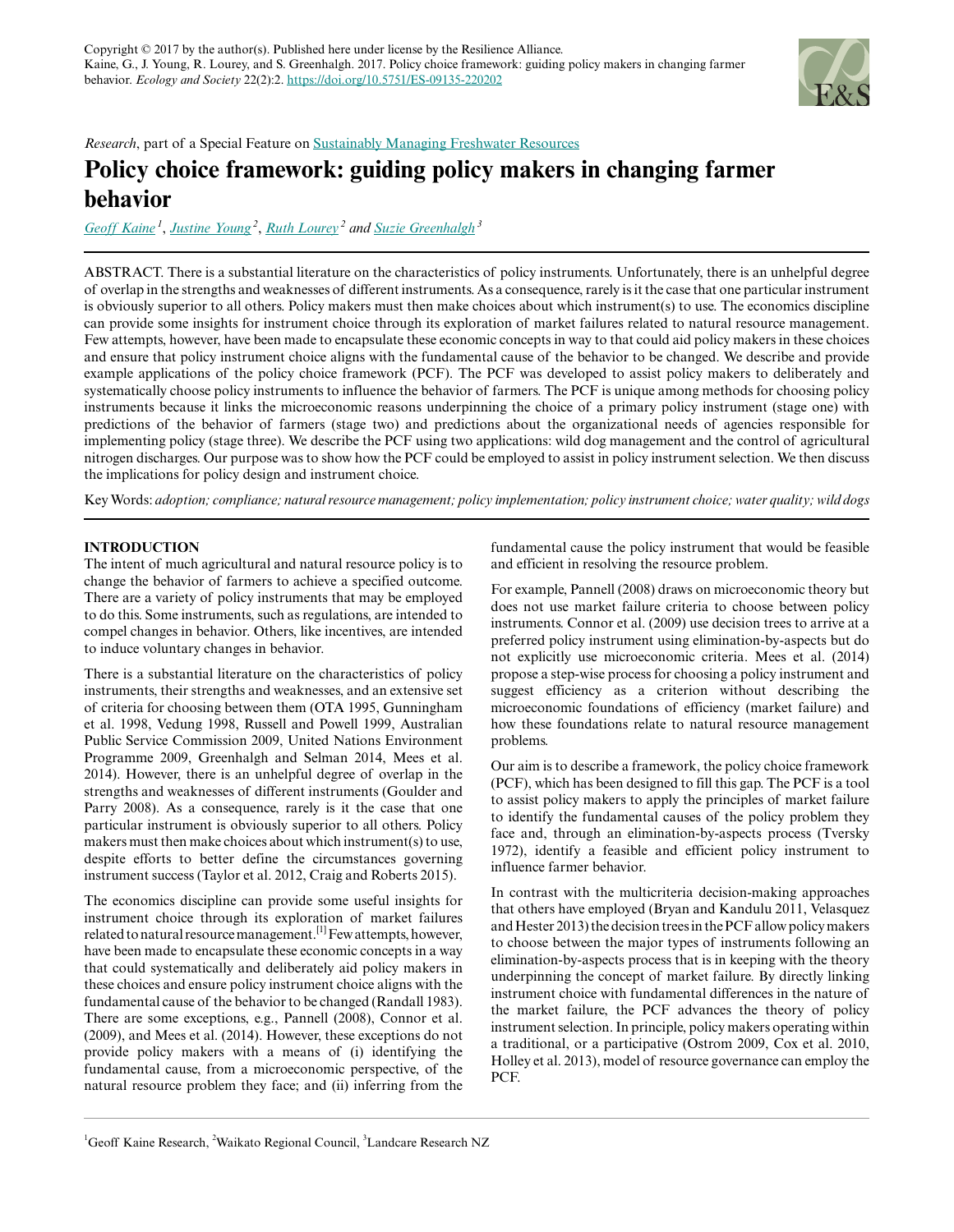The PCF also differs from most other tools for choosing policy instruments because, having identified a primary policy instrument based on market failure criteria, the resulting choice is then linked through a series of decision trees with predictions of farmer response to the policy, and predictions about the organizational needs of agencies responsible for implementing policy (see Appendix 1).

This paper is based on the application of the PCF to irrigation modernization in Australia (Johnson, Kaine, Sandall, and Murdoch 2009, *unpublished manuscript*), wild dog management in Australia (Lourey et al. 2011), and to nutrient management in Australia and New Zealand (Kaine et al. 2008, Young and Kaine 2010). We describe the literature the PCF draws from and how this literature is used to choose between different policy instruments. We outline the application of the PCF to wild dog management and nutrient management before discussing the implications of these applications for policy design.

#### **THEORY**

#### **Overview of the policy choice framework**

The PCF's goal is to determine how to change farmer behavior. This means a policy objective or outcome must be formulated and the behaviors that contribute to, or detract from, the policy outcome need to be identified. The policy decision is, therefore, how to encourage any desirable behavior because it contributes to the policy outcome, and how to discourage any undesirable behavior because it detracts from the outcome.

The PCF contains three distinct but related stages (see Fig. 1), with a series of decision trees to guide a policy maker through each stage. In the first stage classical microeconomic theory in relation to market failure (Randall 1983) is employed, along with other criteria, to systematically exclude policy instruments from consideration because they are not efficient, or politically or technically practical. Ideally, the principal or primary instrument for changing farmer behavior emerges. Some policy problems, however, encompass more than one kind of market failure (Goulder and Parry 2008) and repeated applications of the PCF are required in such circumstances.

Having identified an instrument, the next stage assesses how farmers react to the instrument, and if they will change their behavior as expected. A combination of farm systems theory and social psychology are used to predict farmers' reactions to the policy instrument and forecast changes in their behavior. This stage determines the feasibility of the primary instrument in terms of farmers' reactions (perhaps with some modification or use of complementary policy measures).

Key to the successful implementation of policy is the structure and resourcing of implementing agencies. As instruments differ, different organizational procedures, processes, structures, and even cultures are required for their successful implementation. In the third stage a combination of organizational behavior theory and systems theory is used to predict the organizational changes that may be required for agencies to successfully implement the primary policy instrument and any complementary measures. This stage confirms if the primary instrument (and any complementary measures) is feasible to implement from the implementing agencies perspective.

**Fig. 1**. Overview of the policy choice framework.



#### **Stage one: choosing a policy instrument**

Microeconomic theory on market failure (Henderson and Quandt 1980, Randall 1983) guides the selection of a policy instrument. In theory, the unrestricted operation of purely competitive markets should maximize social welfare. In practice markets may not be purely competitive and, as a consequence, government intervention in the economy may be justified to improve social welfare. When markets persistently, substantially, and systematically fail to allocate resources to their most highly valued use then they are inefficient. The crucial term here is "persistently" because this signals the presence of a fundamental flaw in the operation of markets (Randall 1983). Inefficiency occurs when markets are missing, incomplete, or imperfect.[2] These represent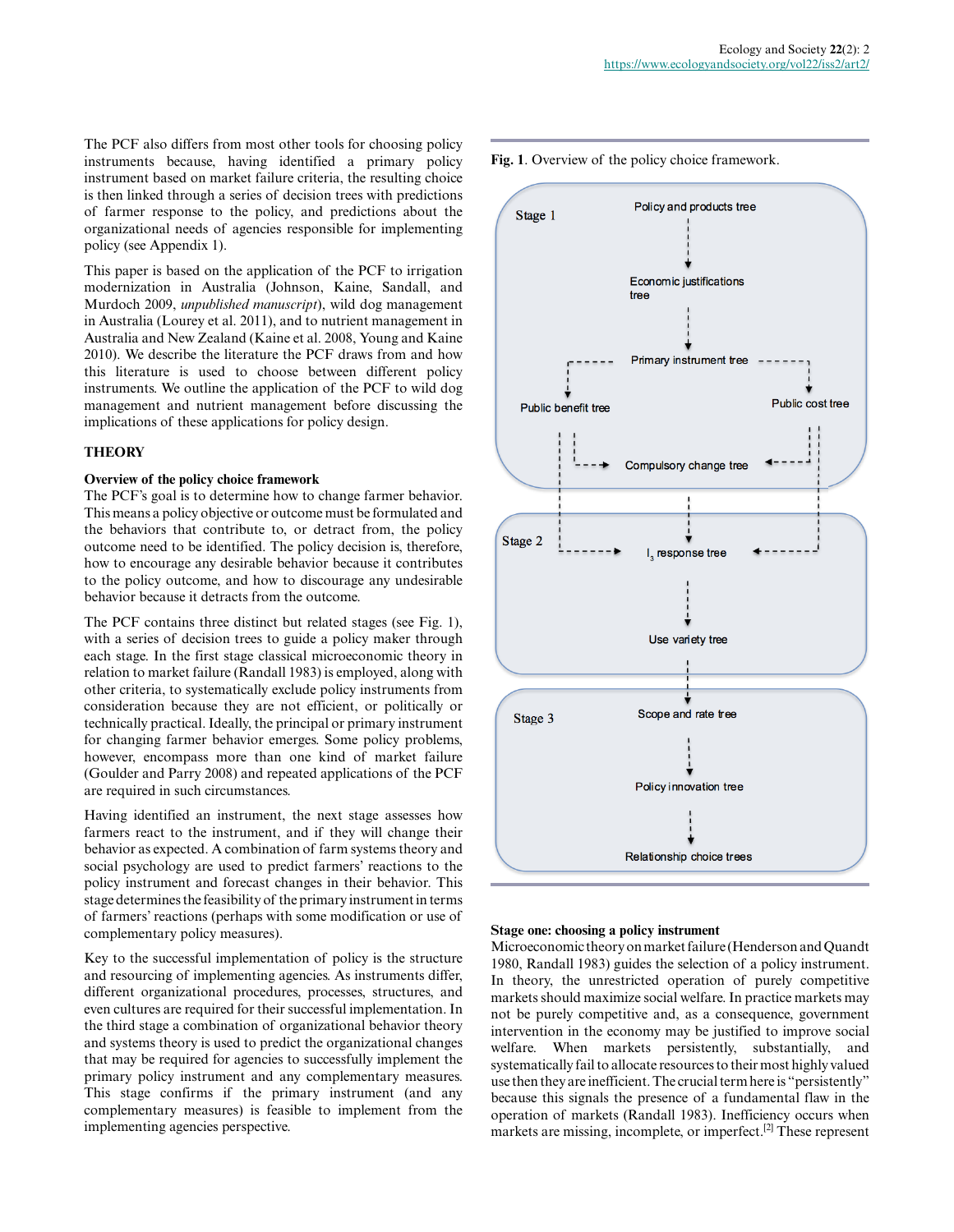different forms of market failure and each provides a necessary, though not sufficient, justification for government intervention. For government intervention to be fully justified it is also necessary to establish that the social benefits of the chosen intervention outweigh the costs (Stern 2007).

Randall (1983) identified two properties for identifying why markets are missing or incomplete and so are persistently inefficient: nonexclusiveness and nonrivalry. Nonexclusiveness occurs when either the supplier of a product/service is unable to obtain payment in full from those that benefit from the product/ service; or the user of a product/service can avoid paying the full cost of using the product/service. Nonrivalry occurs when the use of a product/service by one individual does not affect the use of a product/service by others.

When both conditions are present the market is missing. When a market exists for a product/service but the supply or use of the product/service creates costs or benefits that are not fully reflected in its price (Vatn and Bromley 1997) then the market is incomplete (Randall 1983). In other words, there are nonexclusive benefits or costs associated with the supply or use of the product/service. Persistent failure to adequately price all costs and benefits associated with the supply or use of a product/service implies rivalry, but nonexclusivity, in at least one of the inputs or resources involved in the supply or use the product/service. Such nonexclusive benefits or costs are commonly termed positive or negative externalities, respectively (Randall 1983) and are the feature of missing markets. Imperfect markets such as monopolies arise when an agent in the market can influence the market price.

When markets are incomplete and create nonexclusive benefits (costs) then the supply or use of the relevant input or resource will be less (more) than is economically optimal. This means the welfare of the community can be improved by encouraging (discouraging) supply or use of the relevant product/service.

To apply microeconomic theory the behavior of interest is translated into the supply, or use, of a product/service. The PCF "policy and products tree" uses the following criteria to translate behaviors (or actions) into products/services:

- **.** Is the action consistent with the policy objective?
- **.** Will the action be taken voluntarily in the absence of a policy intervention?
- **.** Will a business or an individual take the action (Kaine and Lourey 2012)?

The "justifications tree" uses market failure to characterize the fundamental reason why farmers are not supplying or using a product/service (when this is desirable), or why they continue to supply or use a product/service (when this is undesirable). This fundamental reason for the behavior of interest provides the technical justification, from an economic perspective, for government to intervene to change the farmer behavior. The decision to actually intervene will depend on whether the overall benefits of intervening outweigh the overall costs.

Next a policy instrument to counteract the fundamental cause of the persistent behavior is identified. This is done in the PCF using four trees, the "primary instrument," "public benefits," "public costs," and "compulsory change" trees.

The choice of policy instruments depends on the following:

- **.** Whether there are economies of scale in supply of a product or service (Henderson and Quandt 1980);
- **.** Whether the rights of those that experience uncompensated costs or benefits have priority over the rights of those who create uncompensated costs or benefits;
- **.** Whether the supply or use of the relevant product or service can be measured;
- **.** Whether the value of the public benefits or public costs associated with the supply or use of the relevant product or service can be measured (Kaine and Lourey 2012).

Policy instruments tend to be either incentives to promote voluntary changes in behavior or regulations, taxes and charges, and quantity-based market instruments to compel changes in behavior. While recognizing there are many forms of standards, regulation can be usefully classified into three kinds: performance standards, technology standards, and process standards (Gunningham et al. 1998, Bluff and Gunningham 2004).

Where the individual supply (or use) of the product or service that creates a public benefit (public cost) is relatively easy and inexpensive to measure then market instruments such as a tax or cap-and-trade scheme, or performance standards can be employed (Gunningham et al. 1998). The choice between these depends on whether individual differences in the value of creating the benefit (or cost) can be measured relatively inexpensively. If this is the case then market instruments are feasible. If not then performance standards are the better option.

Where individual differences cannot be measured technology or process standards are best used. If the public benefits (or costs) are strongly influenced by the type of technology/materials used in the behavior then technology standards are more appropriate (Bluff and Gunningham 2004). Where the creation of public benefits (or costs) depend on how technology/materials are used then both technology and process standards may be necessary (Bluff and Gunningham 2004). In principle, this stage of the PCF could also be used in other domains such as health, education, transport, and crime.

#### **Stage two: predicting farmers' responses**

How farmers react to the primary instrument is assessed next using the  $1_3$  response" and "use variety" trees. Although approaches such as those described by Black (2000) and Knowler and Bradshaw (2007) could be used, the PCF uses a combination of farm systems (Crouch 1981), social psychology (Derbaix and Vanden Abeele 1985) and marketing (Shih and Venkatesh 2004) theory to ascertain farmers' reactions and their expected behavior changes (Kaine and Higson 2006*a*, Kaine et al. 2010).

If farmers react favorably there are likely few implementation barriers. However, if they react unfavorably they may behave in counterproductive ways, and changing how the primary instrument is implemented should be explored to counteract this response, e.g., using a complementary measure such as offering incentives (Kaine et al. 2010). When farmers' reactions are so unfavorable it is not politically feasible to implement the instrument then the choice of primary instrument should be revisited.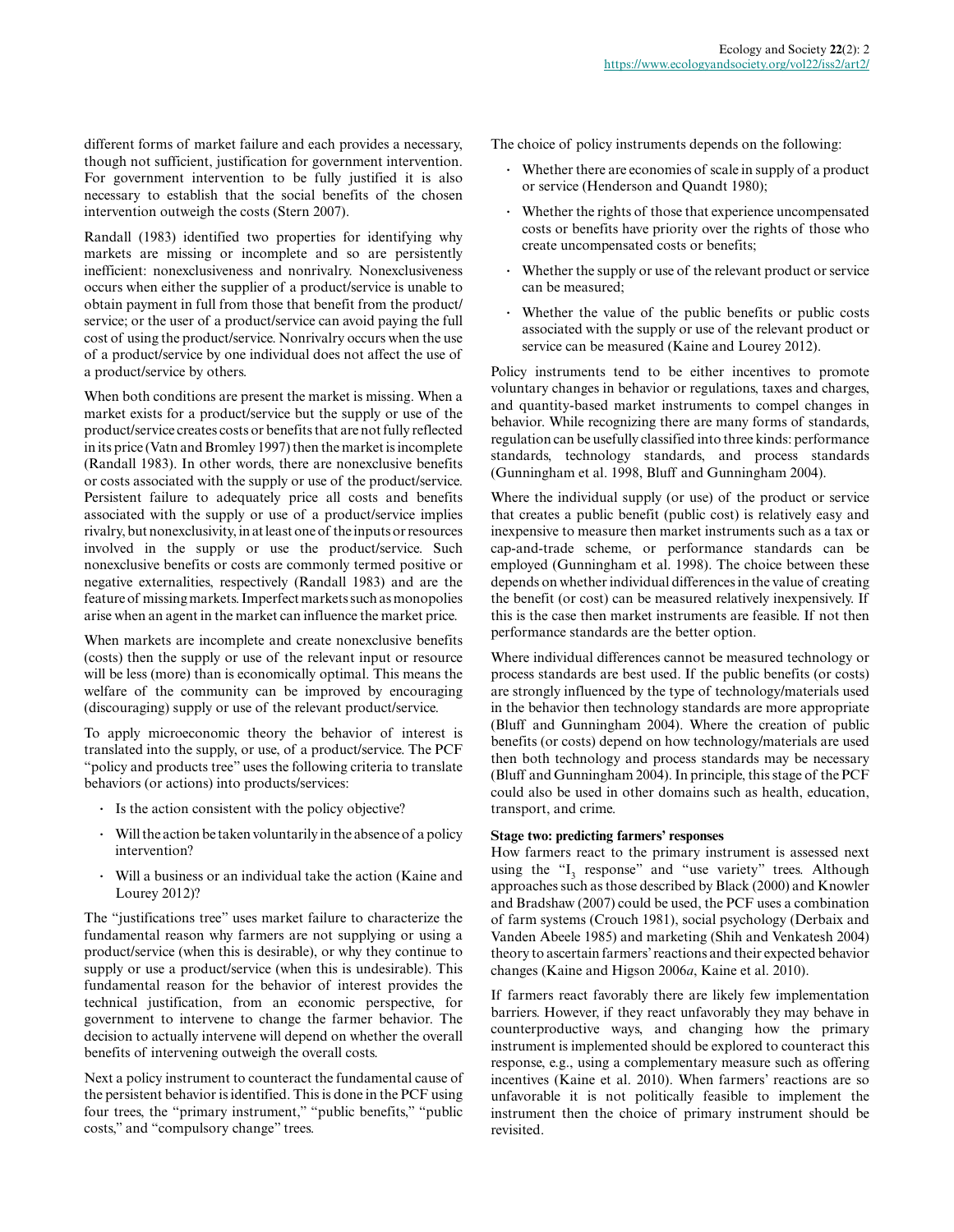In some instances, even though farmers are expected to react favorably, insufficient farmers change behavior to meet the policy outcome. Or, the pace of change may be too slow to achieve the policy deadline. Again, additional policy measures may be required, or the choice of the primary instrument reconsidered. For example, a regulated code of conduct may replace a voluntary industry code of conduct as the primary instrument to ensure all businesses in an industry meet certain operating standards.

The "scope and rate" tree is used to predict the number of farmers and the rate of behavior change. This is based on a combination of farm systems (Crouch 1981), innovation (Abernathy and Clark 1985, Henderson and Clark 1990), and consumer purchase (Kapferer and Laurent 1986, Assael 1998) theory to assess the rate of behavior change.

#### **Stage three: predicting agency responses**

Because the principles underpinning the design and operation of policy instruments differ, different organizational procedures, processes, structures, and even cultures are required to successfully implement different policy instruments (Abernathy and Clark 1985, Rist 1998, Kaine and Higson 2006*b*, Kaine et al. 2006). Therefore, a new instrument may require agencies to adapt to meet new needs, all of which require resourcing. The "policy innovation" tree uses a combination of organizational behavior and systems theory (Abernathy and Clark 1985) to predict what organizational changes may be required to successfully implement the primary policy instrument.

Often, the authority, responsibility, and resources for the design and implementation of agricultural and natural resource policy are distributed among different organizations (Rist 1998, Petris 2004, Considine 2005). This creates similar circumstances to those that arise with outsourcing in business. Outsourcing involves contracting with a supplier from outside an organization for the provision of goods and services that, traditionally, would have been provided internally within the organization (Hunter 2004). This creates dependencies between organizations because achieving one organization's objectives depends upon another organization achieving their objectives (Hunter 2004) resulting in governance and strategic risks.

The "relationship choice trees" are intended to help predict the governance and strategic risks that may arise when policy design and implementation activities are shared among a set of organizations. This uses a combination of economic (Williamson 1979, 1991), strategy (Porter 1985, 1996), and human resource (Rousseau 1990, Legge 2005) theory to identify the potential risks of distributing the responsibility for developing and implementing natural resource policy among a group of organizations (Kaine and Keeble 2007, Keeble et al. 2008).

#### **APPLICATION**

Wild dog control in Australia and agricultural nutrient discharge management in New Zealand are policy challenges we use to demonstrate the application of the PCF.

#### **Wild dogs**

Wild dogs are a well-established pest species in Victoria, Australia. They attack livestock, adversely affect dingo (native dog) populations, present human and livestock disease problems, and may, potentially, threaten human safety (King 2008). Although livestock losses are usually confined to properties adjoining public land where wild dog populations are concentrated, attacks can occur elsewhere (King 2008).

Public and private landowners have legislated responsibility to take all reasonable steps to prevent the spread of, and as far as possible eradicate, established pest animals such as wild dogs (Department of Primary Industries 2010). Control activities include trapping, poisoning, and shooting while exclusion fencing and guard animals reduce wild dog attacks.

#### *Stage one: policy instrument for wild dog control*

In the absence of policy few farmers would voluntarily undertake control activities. Thus the policy objective is for farmers to prevent or reduce wild dog attacks. These actions are the supply of a pest control service by farm businesses to reduce the frequency of wild dog attacks.

Without government intervention, control measures such as baiting, shooting, and trapping are nonexclusive in production because an individual farmer who takes these measures cannot exclude other farmers from also benefitting. Nor can they compel other farmers to pay for the protection they receive. These control measures are also nonrival in consumption because the protection one farmer receives from the service, i.e., reduced wild dog attacks, does not exclude other farmers from receiving similar benefits. This means there is a missing market for the private supply of pest control services for wild dogs justifying government intervention to create the supply of the service.

The purpose of the primary instrument is, therefore, to supply a pest control service for wild dogs. Because economies of scale are unlikely to exist, incentives to encourage farmers to voluntarily supply the service, or instruments that compel farmers to supply the service are the possible instruments. The preferred option depends on whose rights have priority: the rights of farmers who would have to change their behavior, or the rights of those in the community who benefit from the change. Many farmers and, in principle, the wider community experience uncompensated benefits from reduced numbers of wild dogs, including fewer livestock and wildlife losses, less hybridization of dingoes, less environmental degradation, and fewer potentially negative health impacts.

Given landowners legally have to take reasonable steps to control wild dogs, it seems reasonable that the rights of those who gain uncompensated benefits have priority over the rights of individuals that create the benefits. Hence, a policy instrument that enforces compulsory supply is more appropriate.

With shooting, public benefits are created as wild dogs are killed. Because individuals know the costs they incur a market instrument may be feasible. Therefore, a type of cap and trade scheme could be introduced, e.g., a landholder-funded bounty system with limited transferable permits to kill wild dogs. A cap on the number of transferable permits is necessary to establish exclusiveness in supply of the service and, therefore, value in possessing a permit.

Measuring the public benefit created by activities, such as fencing and baiting, is more challenging because market mechanisms or performance standards are unlikely to be feasible. Instead, the options are (1) regulating technology/materials, or (2) regulating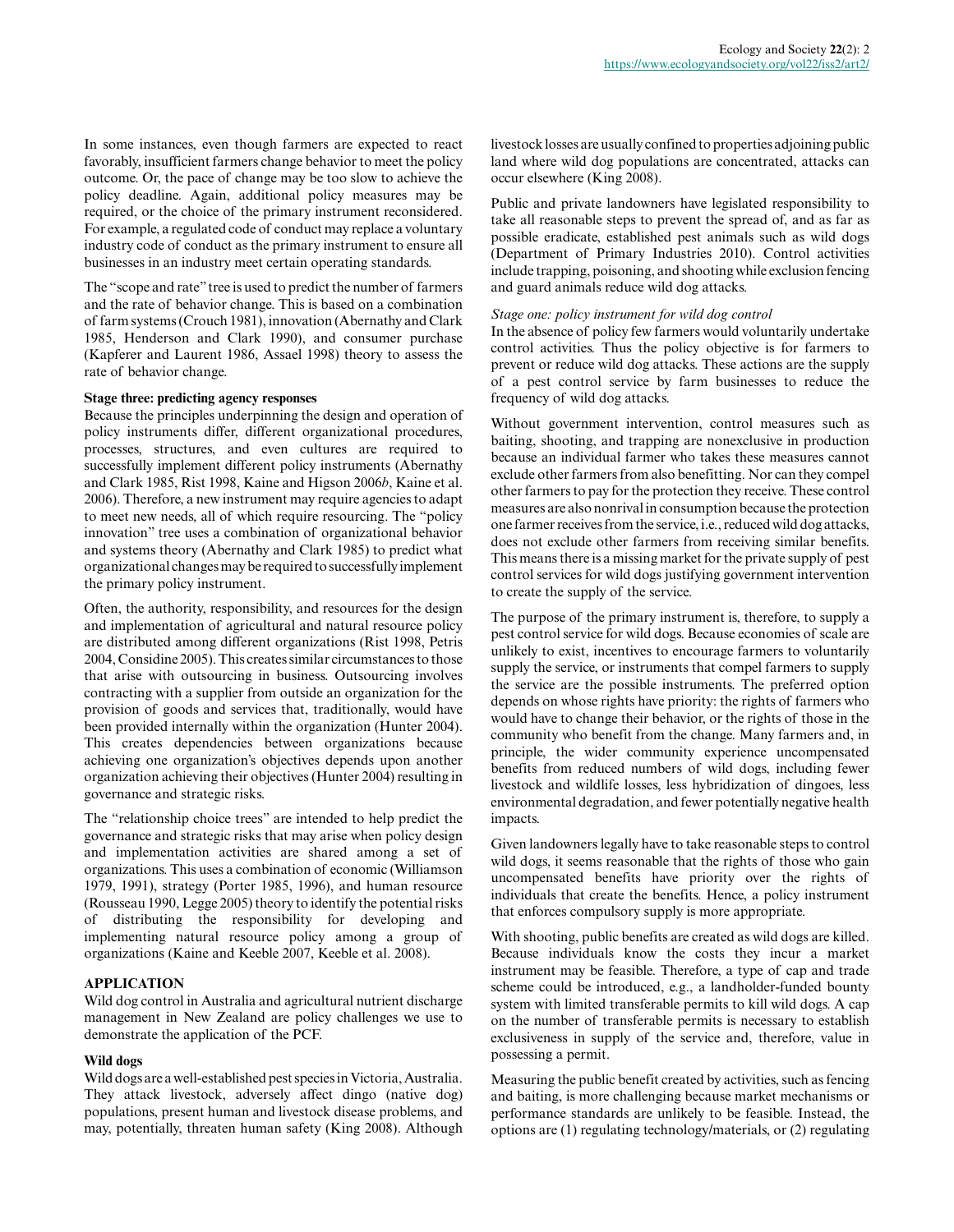the management of technologies/materials, e.g., timing and placement of baits.

#### *Stage two: farmers' responses to wild dog control policy options*

The enforcement of technology and process standards for wild dog control by farmers is prohibitively expensive, if not impractical. Consequently, compliance by farmers with standards becomes, largely, voluntary. Hence the supply of these services becomes a matter of coproduction (Wright et al. 2011*a,b*). Community-led control activities, supported by incentives, are probably the only practical approach to maximizing control activities and compliance with control standards, e.g., payment of incentives subject to meeting exclusion fencing standards.<sup>[3]</sup> Because farmers were highly involved with the policy objective of reducing wild dog attacks they had formed a definitive view about what control methods (including the public provision) would work best for them, and were motivated to participate in developing and implementing community-led, coordinated programs. The Victorian government, to a limited degree, has adopted this community-led approach.

#### *Stage three: agency responses to wild dog control policy options*

The Victorian government had, for some time, taken a consultative approach to wild dog control programs. The PCF, however, suggests there should be greater program flexibility and community participation in program planning and decision making.

The variation in preferred control measures among farmers means the success of community-led programs depend on program flexibility to accommodate these differences. This meant having sufficient capacity to co-ordinate different control activities as well as offer incentives for control activities (Lourey et al. 2011). This led to a modular change in program design and implied a collaborative rather than consultative approach to community engagement for planning and resource allocation (Lourey et al. 2011). Because farmers had devoted considerable time and effort to developing their views on control activities, they believed they had expertise in this area. Consequently, if consulted on program design, they expected to be included in decisions about program strategy and operations, and to influence the allocation of program funds and other resources (Lourey et al. 2011). However, this radical change in how to design control programs was not acceptable to the implementing agency and control over planning and resourcing has remained with the agency.

#### **Nitrogen discharges**

Lake Taupo is New Zealand's largest lake. Approximately 20% of the catchment is pastoral farming, mostly mixed sheep and beef enterprises, 25% is commercial forestry, and the remainder is native forest with a small proportion in urban use.

Despite excellent lake water quality with low nitrogen and phosphorus concentrations and little algal growth there were signs of gradual water quality deterioration. There were also increases in nitrogen in several streams flowing into the lake from agricultural areas. Modeling studies indicated water quality could be adversely affected if nitrogen leaching from agricultural land was not addressed (Elliot and Stroud 2001). This led the regional council<sup>[4]</sup> to take steps to halt any further water quality deterioration.

#### *Stage one: policy instrument to reduce nitrogen discharges*

The policy intent was for farmers to reduce nitrogen discharged to the lake. Without policy intervention most, if not all, farmers will continue to leach nitrogen using the capacity of the lake to absorb nitrogen. Therefore, the market failure relates to the capacity of Lake Taupo to assimilate nitrogen. The limited assimilative capacity of the lake means it is rival in use. Nitrogen discharges by farmers create costs for third parties such as tourists, fishers, and Māori, i.e., New Zealand's indigenous peoples, and farmers do not compensate these third parties for these costs. This creates nonexclusive costs or negative externalities, indicating an incomplete market for nitrogen. The purpose of the primary instrument, therefore, is to limit the use of the lake to assimilate nitrogen discharge.

As the wider community faced uncompensated costs with water quality declines, the council determined that these costs were unacceptable to the community (Young and Kaine 2010). Consequently a policy instrument that forced farmers to reduce nitrogen discharges was determined as appropriate, e.g., regulation, taxes, or charges, or some form of market instrument, rather than voluntary approaches.

In contrast to the wild dog application, individual use of the resource, and therefore contribution to public cost, could be estimated relatively easily and inexpensively using models that predict agricultural nitrogen discharges. The heterogeneity of farms in terms of size, topography, soils, elevation, rainfall, livestock type, and stocking intensity creates differences in the cost to reduce discharges, making market instruments feasible. Ultimately, following extensive farmer engagement, the council settled on a cap-and-trade scheme as the most suitable market instrument for controlling farmers' use of the lake's assimilative capacity.

*Stage two: farmers' responses to nitrogen discharge policy options* Farmer engagement in community consultation and planning processes indicates at least moderate farmer involvement with the policy problem of maintaining lake water quality. Their extensive participation in political activity and planning processes also signaled high involvement in the proposal to implement a capand-trade market (Young and Kaine 2010).

Farmer attitudes toward a cap-and-trade market were largely unfavorable, but less unfavorable than their attitudes to technology or process standards (Young and Kaine 2010). Farmers preferred a cap-and-trade market because when farm discharges were restricted the market gave farmers flexibility in how they reduced their discharges and allowed the transfer of discharge permits between farmers.

Farmers' attitudes toward the cap-and-trade market were favorably influenced by the council decision to allocate discharge permits based on historical discharges, i.e., there was no regulated reduction in their existing nitrogen discharges. This reduced any immediate financial and social disruption farmers faced (Young and Kaine 2010). Therefore, the potential for unfavorable farmer reactions and implementation risk was considered low. Ultimately a cap-and-trade market was established alongside a trust with the finances to achieve the necessary reduction in nitrogen by purchasing land and discharge permits (Waikato Regional Council 2014, Kerr et al. 2015).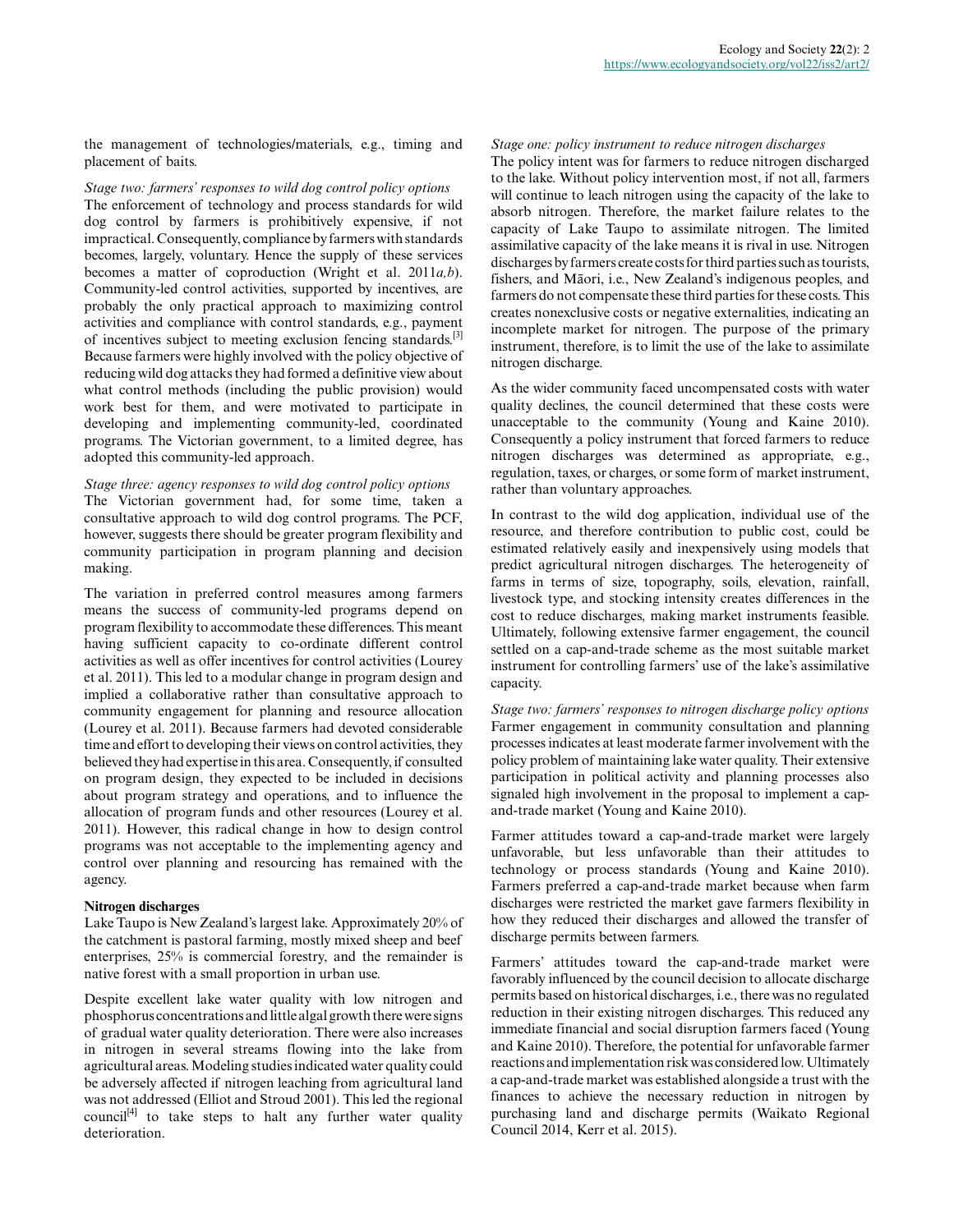#### *Stage three: agency responses to nitrogen policy options*

The council's policy experience was mostly in regulatory policies based on performance, technology, and process standards. Capand-trade markets are different to standards and were new to the council. This was a radical policy innovation for the council requiring organizational changes that the council undertook.

New processes and procedures were developed and specialist knowledge, skills, and experience in market systems were acquired by redeploying staff from external agencies. At the same time there were changes in the roles, responsibilities, and relationships between functional groups in council. As expected, these wide ranging changes were disruptive and required considerable time and resources to successfully implement (Young and Kaine 2010).

Nutrient benchmarking of farmers and the acquisition of nutrient permits by the trust were two important implementation activities and they posed some outsourcing risks. Outsourcing benchmarking activity appeared low risk because benchmarking was becoming a standardized service. Outsourcing permit acquisition was higher risk because the acquisition process and the rate the trust could achieve its objectives could not be precisely defined in advance. This suggests that the relationship between the council and the activity was subject to bilateral, even unilateral, governance.

Ultimately, both activities were outsourced, to the Lake Taupo Protection Trust [\(http://www.laketaupoprotectiontrust.org.nz/](http://www.laketaupoprotectiontrust.org.nz/page/lake_5.php#the-trust-role) [page/lake\\_5.php#the-trust-role](http://www.laketaupoprotectiontrust.org.nz/page/lake_5.php#the-trust-role)). Consequently, the creation of management structures and systems to ensure coordination of activities between the council and the trust was critical to the success of the policy.

## **DISCUSSION**

#### **Key policy design decisions**

Applying the PCF to real world policy problems identified important policy design and implementation considerations. First, primary instrument choice depends on a few key decisions related to economies of scale, priorities in regard to individual and community rights, and the practicality of measuring actions and outcomes.

Determining if economies of scale are present is a technical consideration governed by underlying technologies. For example, economies of scale were unlikely to arise in the control of wild dogs, and unlike other services such as education, research, and defence, there was not any merit in the public provision of wild dog control services.[5]

Setting priorities around individual and community rights is a social decision. Whose rights have primacy determines whether the instrument should force compulsory change (regulation though technology or process standards or market instruments) or encourage voluntary change (incentives). For example, in Lake Taupo the council determined, based on community consultation, that the uncompensated costs imposed on the community by farmers discharging nitrogen were unacceptable. Therefore, the community's rights took precedence over farmer rights and an instrument compelling farmers to change was acceptable.

The practicality of measuring actions and outcomes is a technical consideration determined primarily by technology and scale.

Measurement is critical to instrument choice because the ability to measure or infer the creation of benefits or costs is required for market instruments or performance standards to be feasible. Where individual creation of a public benefit or cost cannot be easily measured then only technology or process standards is feasible.

With wild dogs, measuring outcomes was impractical for most control activities. Even measuring (observing) some control actions is prohibitively expensive. Consequently, although regulations exist governing the supply of control wild dog services by farmers, they are virtually unenforceable. In contrast, the acceptance of a scientific model that estimated nitrogen discharges based on farmer actions enabled the use of a market mechanism in Taupo.

#### **Instrument design and equity**

A second consideration was equity and policy instrument choice. The PCF is designed to help choose policy instruments that correct inefficiencies in the economy, not to correct inequalities in the economy, which is also a key concern of policy makers (Rose and Stevens 1993, Myles 1995, Howe 2000). However, actions to correct inefficiencies will alter the distribution of income and wealth, possibly in ways considered unfair (Myles 1995). Despite this, the choice of the primary instrument should not be influenced by potentially unacceptable inequalities. Instead any inequalities should be addressed using secondary instruments, such as transfer payments, specifically designed to correct inequalities rather than modify the primary policy (Tinbergen 1950, Eskeland and Jiminez 1991, Kaine et al. 2017).

Equity is considered, however, in two ways in the PCF. Equity may be considered when determining whose rights have priority, either the community experiencing uncompensated costs or benefits or the subset of the community creating the uncompensated costs or benefits. This decision will be influenced by the magnitude of these costs and benefits for affected parties. In reality, though, the aggregate costs and benefits of change can only really be assessed once the primary instrument has been chosen. At this point a complementary mechanism can be formulated to redistribute costs accordingly. In the Lake Taupo case, the costs of reducing nitrogen discharges were shared among farmers, ratepayers, and taxpayers, largely by establishing an independent trust to achieve the necessary reduction in nitrogen discharges.

Equity is also considered during instrument design, e.g., when deciding how to allocate discharge permits, developing eligibility rules for incentives or rules for who is regulated. These considerations influence the distribution of gains and losses among farmers, i.e., the fairness, or otherwise, of how farmers are treated relative to each other.

#### **Structuring policy design processes**

A third consideration is the speed, and therefore cost, policy instruments are chosen, crafted, and implemented. Although the PCF was applied after the wild dog and nutrient discharge policies had been chosen, its application yielded policy prescriptions broadly consistent with the chosen policy. This suggests the underpinning theories used to develop the PCF are broadly consistent with policy practice and can provide a formal logical way of structuring and justifying the policy design process. In the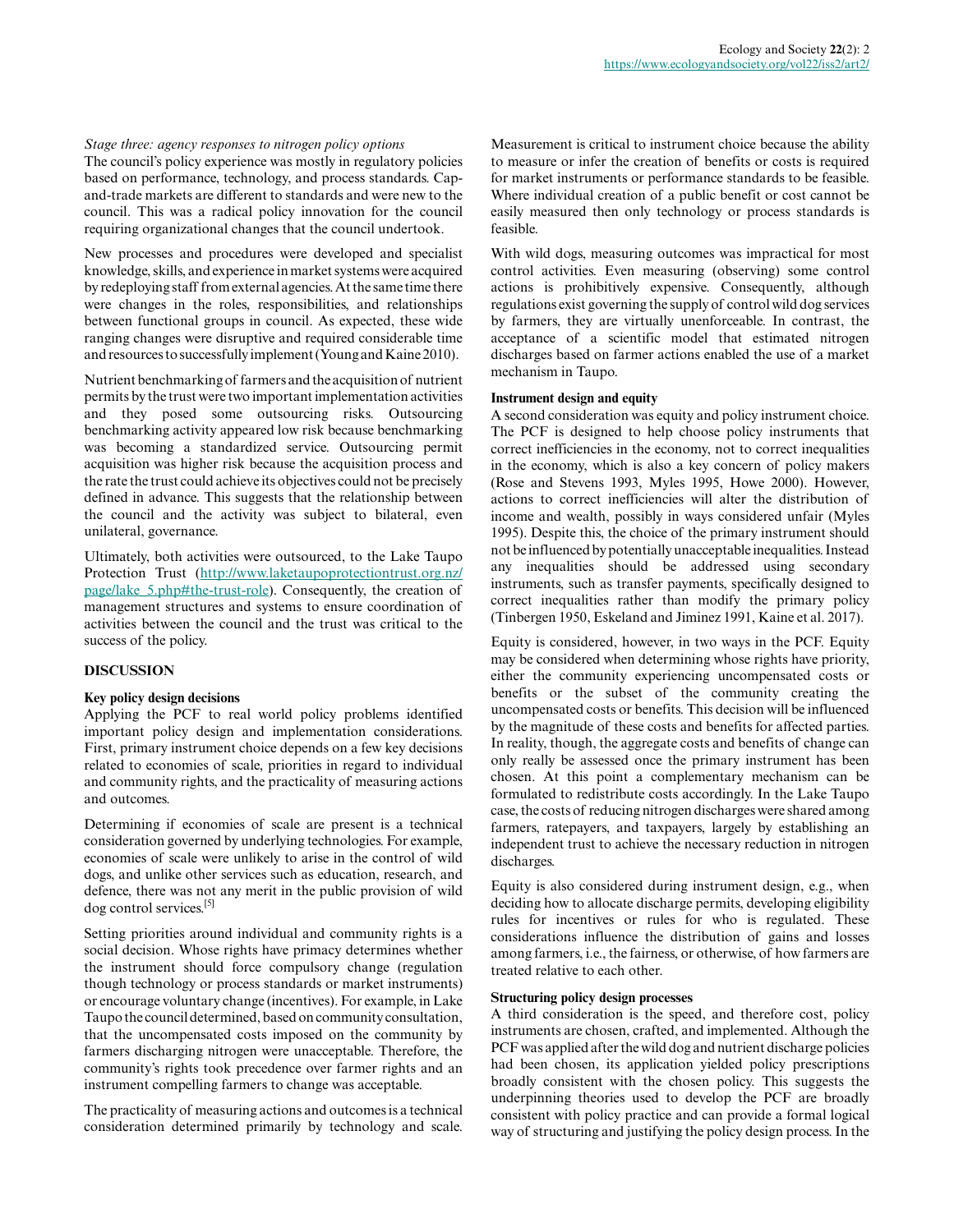Lake Taupo case, if the council had used the PCF through the policy process they would have been able to transparently and systematically articulate the fundamental reasoning to politicians as to why a cap-and-trade market was the preferred instrument for limiting nitrogen discharges (Young and Kaine 2010).

The explicit, theoretically sound, and systematic incorporation of farmers' reactions in the policy design process also identifies unfavorable farmer reactions early in the policy process. Unfavorable stakeholder responses to policy are a key challenge in any policy process (Grimble and Wellard 1997, Smith and Sime 2007, Young and Kaine 2010, Godwin 2016). Formally assessing potential responses during the policy choice process creates opportunities to consider and develop appropriate strategies for engaging with farmers, modifying instruments, or even abandoning particular instruments. With both wild dog control and limiting nitrogen discharges the PCF highlighted variation in farmer reactions to proposed policy instruments. With wild dogs, there were differences among farmers in preferred control methods (Lourey et al. 2011) and in Lake Taupo there were varied responses to how to regulate nitrogen discharges across diverse farm contexts (Young and Kaine 2010). Therefore, the PCF provides an approach to reduce, to some degree, awkward surprises for policy designers and politicians (Rist 1998).

#### **CONCLUSION**

There is a substantial literature on the characteristics of policy instruments, their strengths and weaknesses, and criteria for choosing between them. However, few tools draw on microeconomic theory around market failure to assist policy makers to choose policy instruments. It is this gap the PCF is designed to address.

Using examples of wild dog management in Victoria, Australia and agricultural nitrogen discharge control in Lake Taupo, New Zealand, we showed how the PCF could identify an initial preferred policy instrument for changing the behavior of farmers. The development and application of the PCF has revealed that, to our surprise, only three factors have a critical influence when it comes to choosing between policy instruments using this approach: whether economies of scale are present, whether the change in farmers' behavior should be voluntary or compulsory, and whether it is practical to measure outcomes or actions of farmers. We also found the PCF could play a role in reducing the confounding effects of equity considerations in policy instrument choice. In addition, the PCF can potentially accelerate the policy design process, reduce costs, and avoid, to some degree, awkward surprises for policy designers and politicians.

Given policy design is increasingly challenging as natural resource issues and solutions become more complex and there is greater stakeholder awareness around the impacts of natural resource use, it is timely that frameworks such as the PCF are developed to aid the policy process. Its decision-tree structure is intended to help policy makers deliberately and systematically choose policy instruments to influence farmer behavior. The PCF is unique among methods for choosing policy instruments because it links primary policy instrument choice, based on the nature of market failure giving rise to the policy problem, with predictions of farmer behavior and predictions about the organizational needs of implementing agencies. In other words it considers not only the natural resource problem, in its wider context, but also how people, both affected parties and policy administrators, interact

with the proposed policy instruments. By bringing the human dimension alongside the physical elements of resource management problems, policy makers are enabled to better understand the implications and reactions to policy instruments earlier and to provide an opportunity for more constructive debate and discussions around how best to address increasingly complex natural resource problems.

<sup>[2]</sup> The terms "public goods" (missing markets) and "externalities" (incomplete markets) have been avoided because there is confusion about the meaning of "public goods" and "the public good" among noneconomists. Similarly to talk of market failure can confuse because it implies the presence, rather than the absence, of a market.

[3] In some Australian states, wild dog bounties are used as incentive payments but are not part of a structured market instrument.

 $[4]$  Regional councils are the regulatory authority in New Zealand responsible for managing freshwater resources.

<sup>[5]</sup> Note that, the PCF activities such as extension and promotion are not treated as policy instruments even though they are often described as such. These activities are not, strictly speaking, policy instruments. They are services. The policy instrument is the public provision of these services.

*Responses to this article can be read online at:* [http://www.ecologyandsociety.org/issues/responses.](http://www.ecologyandsociety.org/issues/responses.php/9135) [php/9135](http://www.ecologyandsociety.org/issues/responses.php/9135)

#### **Acknowledgments:**

 $\overline{\phantom{a}}$ 

*The policy choice framework has been developed over a number of years and draws on the knowledge and effort of many people. The framework originated from research supported by the Victorian Water Trust, the Victorian Department of Sustainability and Environment, and the Goulburn Broken Catchment Management Authority. The National Action Plan for Salinity, the Victorian Climate Change Adaptation Program, and the Victorian Department of Primary Industries were contributors to development and revision of the Framework, and various components in it. The Waikato Regional Council, Landcare Research New Zealand, and the Ministry of Business Innovation and Employment's Science and Innovation Group, who funded the Freshwater Values, Monitoring and Outcomes Programme (C09X1003), were instrumental in promoting and supporting the development of the final organizational components of the PCF, the integration of all the components of the PCF into a primer, and the preparation of this paper. We would like to thank our anonymous referees for their insightful comments and suggestions.*

#### **LITERATURE CITED**

Abernathy, W., and K. B. Clark. 1985. *Innovation: mapping the winds of creative destruction*. *Research Policy* 14:3-22. [http://dx.](http://dx.doi.org/10.1016%2F0048-7333%2885%2990021-6) [doi.org/10.1016/0048-7333\(85\)90021-6](http://dx.doi.org/10.1016%2F0048-7333%2885%2990021-6) 

<sup>[1]</sup> We acknowledge that other equally important criteria such as legitimacy and equity also influence the choice of policy instrument.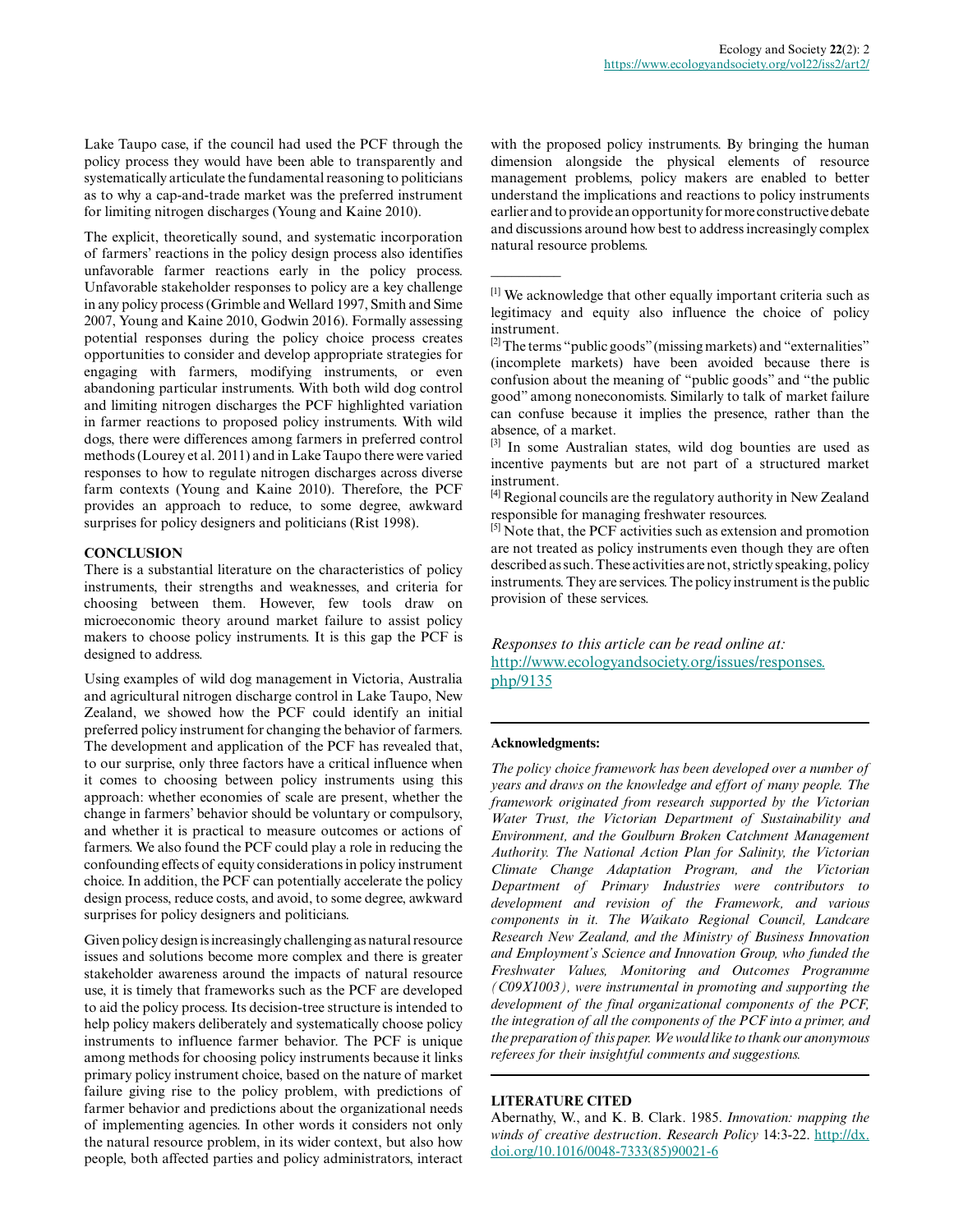Assael, H. 1998. *Consumer behavior and marketing action*. South Western College Publishing, Cincinnati, Ohio, USA.

Australian Public Service Commission. 2009. *Smarter policy: choosing policy instruments and working with others to influence behaviour*. Commonwealth of Australia, Australian Public Service Commission, Canberra, Australia.

Black, A. W. 2000. Extension theory and practice: a review. *Australian Journal of Experimental Agriculture* 40(4):493-502. [http://dx.doi.org/10.1071/EA99083](http://dx.doi.org/10.1071%2FEA99083) 

Bluff, E., and N. Gunningham. 2004. Principle, process, performance or what? New approaches to OHS standards setting. Pages 12-42 *in* E. Bluff, N. Gunningham, and R. Johnstone, editors. *OHS regulation for a changing world of work*. Federation Press, Leichhardt, New South Wales, Australia.

Bryan, B. A., and J. M. Kandulu. 2011. Designing a policy mix and sequence for mitigating agricultural non-point source pollution in a water supply catchment. *Water Resources Management* 25:875-892. [http://dx.doi.org/10.1007/s11269-010-9731-8](http://dx.doi.org/10.1007%2Fs11269-010-9731-8) 

Connor, J., D. Hatton MacDonald, M. Morrison, and A. Cast. 2009. Evaluating policy options for managing diffuse source water quality in Lake Taupo. *Environmentalist* 29(4):348-359. [http://dx.](http://dx.doi.org/10.1007%2Fs10669-008-9197-x) [doi.org/10.1007/s10669-008-9197-x](http://dx.doi.org/10.1007%2Fs10669-008-9197-x) 

Considine, M. 2005. *Making public policy*. Polity Press, Cambridge, UK.

Cox, M., G. Arnold, and S. Villamayor Tomás. 2010. A review of design principles for community-based natural resource management. *Ecology and Society* 15(4):38. [http://dx.doi.](http://dx.doi.org/10.5751%2Fes-03704-150438) [org/10.5751/es-03704-150438](http://dx.doi.org/10.5751%2Fes-03704-150438)

Craig, R. K., and A. M. Roberts. 2015. When will governments regulate nonpoint source pollution? A comparative perspective. *Boston College Environmental Affairs Law Review* 42(1). [online] URL:<http://lawdigitalcommons.bc.edu/ealr/vol42/iss1/2>

Crouch, B. R. 1981. Innovation and farm development: a multidimensional model. Pages 119-134 *in* B. R. Crouch and S. Chamala, editors. *Extension education and rural development*. Wiley and Sons, Brisbane, Australia.

Department of Primary Industries. 2010. *Invasive plants and animals policy framework*. Department of Primary Industries, Melbourne, Australia.

Derbaix, C., and P. Vanden Abeele. 1985. Consumer inferences and consumer preferences. The status of cognition and consciousness in consumer behaviour theory. *International* Journal of Research in Marketing 2:157-174. [http://dx.doi.](http://dx.doi.org/10.1016%2F0167-8116%2885%2990009-6) [org/10.1016/0167-8116\(85\)90009-6](http://dx.doi.org/10.1016%2F0167-8116%2885%2990009-6)

Elliot, A., and M. Stroud 2001. *Prediction of nutrient loads entering Lake Taupo under various land use scenarios*. NIWA Client Report EVW01224. NIWA, Hamilton, New Zealand.

Eskeland, G. S., and E. Jiminez. 1991. *Choosing policy instruments for pollution control*. Review, Policy, Research and External Affairs Working Paper No. 624. World Bank, Washington, D.C., USA.

Godwin, A. 2016. Proposed 'pollution diet' spurs controversy. *Urban Water Management* 4(4). [online] URL: [http://www.](http://www.waterworld.com/articles/uwm/articles/print/volume-4/issue-4/viewpoint/proposed-pollution-diet-spurs-controversy.html) [waterworld.com/articles/uwm/articles/print/volume-4/issue-4/viewpoint/](http://www.waterworld.com/articles/uwm/articles/print/volume-4/issue-4/viewpoint/proposed-pollution-diet-spurs-controversy.html) [proposed-pollution-diet-spurs-controversy.html](http://www.waterworld.com/articles/uwm/articles/print/volume-4/issue-4/viewpoint/proposed-pollution-diet-spurs-controversy.html) 

Goulder, L. H., and I. W. H. Parry. 2008. Instrument choice in environmental policy. *Review of Environmental Economics and Policy* 2(2):152-174. [http://dx.doi.org/10.1093/reep/ren005](http://dx.doi.org/10.1093%2Freep%2Fren005)

Greenhalgh, S., and M. Selman. 2014. *Policy instruments for ecosystem services*. Landcare Research Science Series No. 42. Manaaki Whenua Press, Lincoln, New Zealand.

Grimble, R., and K. Wellard. 1997. Stakeholder methodologies in natural resource management: a review of principles, contexts, experiences and opportunities. *Agricultural Systems* 55 (2):173-193. [http://dx.doi.org/10.1016/s0308-521x\(97\)00006-1](http://dx.doi.org/10.1016%2Fs0308-521x%2897%2900006-1)

Gunningham, N., P. Grabosky, and D. Sinclair. 1998. *Smart regulation: designing environmental policy*. Oxford University Press, New York, New York, USA.

Henderson, R. M., and K. B. Clark. 1990. Architectural innovation: the reconfiguration of existing product technologies and the failure of established firms. *Administrative Science Quarterly* 35(1):9-30. [http://dx.doi.org/10.2307/2393549](http://dx.doi.org/10.2307%2F2393549)

Henderson, J. E., and R. E. Quandt. 1980. *Micro economic theory: a mathematical approach*. McGraw-Hill, New York, New York, USA.

Holley, C., N. Gunningham, and C. Shearing. 2013. *The new environmental governance*. Routledge, London, UK.

Howe, C. W. 2000. Protecting public values in a water market setting: improving water markets to increase economic efficiency and equity. *University of Denver Law Review* 3(2):357-372.

Hunter, J. 2004. *Investigating the complexity of outsourcing decisions: an interpretive approach*. Dissertation. University of New England, Armidale, New South Wales, Australia.

Kaine, G., S. Greenhalgh, W. Boyce, R. Lourey, J. Young, E. Reed, B. Keenan, and S. Mackay. 2017. A microeconomic perspective on the role of efficiency and equity criteria in designing natural resource policy. *Ecology and Society* 22(1):50. [https://doi.](https://doi.org/10.5751/ES-09133-220150) [org/10.5751/ES-09133-220150](https://doi.org/10.5751/ES-09133-220150) 

Kaine, G., and M. Higson. 2006*a*. Understanding variety in landholders' responses to resource policy. *Australasian Agribusiness Review* 14(6).

Kaine, G., and M. Higson. 2006*b*. *Policy change as innovation*. Practice Change Research Working Paper 02/06. Department of Primary Industries, Tatura, Victoria, Australia.

Kaine, G., M. Higson, J. Sandall, and R. Lourey. 2006. *Policy as an innovation: case studies in Australia and New Zealand*. Practice Change Research Working Paper 07/06. Department of Primary Industries, Tatura, Victoria, Australia.

Kaine, G., F. Johnson, R. Lourey, J. Ford, B. Keeble, and M. Higson. 2008. *Approaches to managing nutrient emissions in the Macalister Irrigation District.* Final report. Practice Change Research Victorian Government Department of Primary Industries, Tatura, Victoria, Australia.

Kaine, G., and B. Keeble. 2007. *Organisational relationships in natural resource policy*. Department of Primary Industries, Tatura, Victoria, Australia.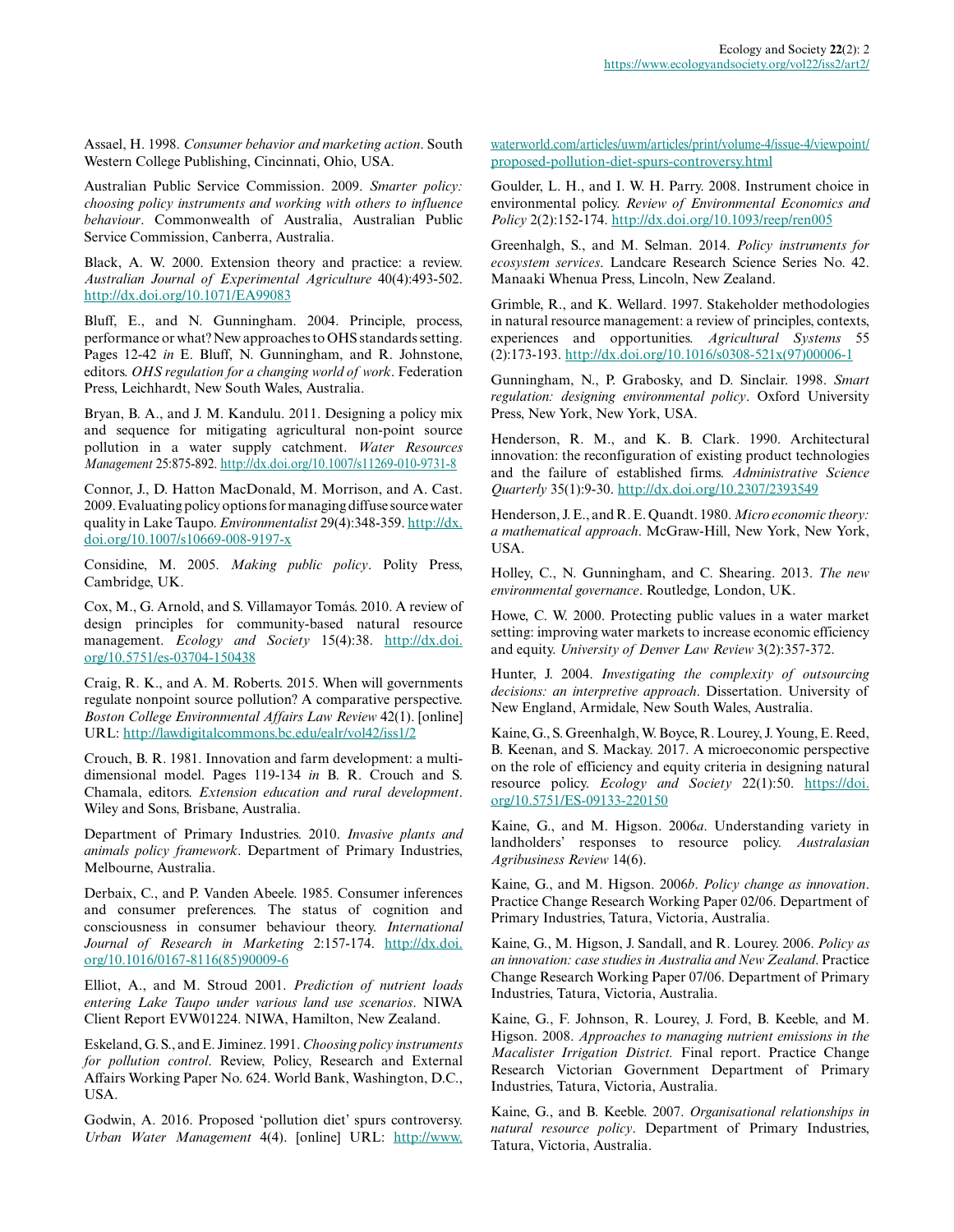Kaine, G., and R. Lourey. 2012. *An economic justification for government intervention in the control of wild dogs and primary instrument selection*. Service Design Research Working Paper 01-12. Department of Primary Industries, Tatura, Victoria, Australia.

Kaine, G., H. Murdoch, R. Lourey, and D. Bewsell. 2010. A framework for understanding individual response to regulation. *Food Policy* 35:531-537. [http://dx.doi.org/10.1016/j.foodpol.2010.06.002](http://dx.doi.org/10.1016%2Fj.foodpol.2010.06.002)

Kapferer, J., and G. Laurent. 1986. Consumer involvement profiles: a new practical approach to consumer involvement. *Journal of Advertising Research* 25(6):48-56.

Keeble, B., G. Kaine, and J. Hunter. 2008. *A new framework to investigate how organisational relationships support natural resource policy implementation: a case study of irrigation policy in the Shepparton Irrigation Region*. Department of Primary Industries, Tatura, Victoria, Australia.

Kerr, S., S. Greenhalgh, and G. Simmons. 2015. *The Taupo nitrogen market: the world's only diffuse source trading program*. Motu Note No. 20. Motu Economic and Public Policy Research Trust, Wellington, New Zealand.

King, C. 2008. *North east wild dog management group. Action plan evaluation 2005-2008*. Department of Primary Industries, Melbourne, Australia.

Knowler, D., and B. Bradshaw. 2007. Farmers' adoption of conservation agriculture: a review and synthesis of recent research. *Food Policy* 32:25-48. [http://dx.doi.org/10.1016/j.](http://dx.doi.org/10.1016%2Fj.foodpol.2006.01.003) [foodpol.2006.01.003](http://dx.doi.org/10.1016%2Fj.foodpol.2006.01.003) 

Legge, K. 2005. *Management work and organisations: human resource management, rhetoric's and realities*. Anniversary edition. Palgrave Macmillan, New York, New York, USA.

Lourey, R., G. Kaine, A. Davies, and J. Young. 2011. *Landholder responses to incentives for wild dog control*. Service Design Working Paper 08-11. Department of Primary Industries, Tatura, Victoria, Australia.

Mees, H. L. P., J. Dijk, D. van Soest, P. P. J. Driessen, M. H. F. M. W. van Rijswick, and H. Runhaar. 2014. A method for the deliberate and deliberative selection of policy instrument mixes for climate change adaptation. *Ecology and Society* 19(2):58. [http://dx.doi.org/10.5751/ES-06639-190258](http://dx.doi.org/10.5751%2FES-06639-190258) 

Myles, G. D. 1995. *Public economics*. Cambridge University Press, Cambridge, UK. [http://dx.doi.org/10.1017/cbo9781139170949](http://dx.doi.org/10.1017%2Fcbo9781139170949)

Office of Technology Assessment (OTA). 1995. *Environmental policy tools: a user's guide*. OTA-ENV-634. U.S. Government Printing Office, Washington, D.C., USA.

Ostrom, E. 2009. A general framework for analyzing sustainability of social-ecological systems. *Science* 325 (5939):419-422. [http://dx.doi.org/10.1126/science.1172133](http://dx.doi.org/10.1126%2Fscience.1172133) 

Pannell, D. J. 2008. Public benefits, private benefits, and policy mechanism choice for land-use change for environmental benefits. *Land Economics* 84(2):225-240. [http://dx.doi.org/10.3368/](http://dx.doi.org/10.3368%2Fle.84.2.225) [le.84.2.225](http://dx.doi.org/10.3368%2Fle.84.2.225)

Petris, S. 2004. *Making sense of recent development of public sector governance*. Department of Primary Industries, Victoria, Australia.

Porter, M. E. 1985. *Competitive advantage—creating and sustaining superior performance*. Free Press, New York, New York, USA.

Porter, M. E. 1996. What is strategy? *Harvard Business Review* 74 (6):61-78.

Randall, A. 1983. The problem of market failure. *Natural Resources Journal* 23:131-148.

Rist, R. C. 1998. Choosing the right policy instrument at the right time: the contextual challenges of selection and implementation. Pages 149-164 *in* M.-L. Bemelmans-Videc, R. C. Rist, and E. Vedung, editors. *Carrots, sticks and sermons: policy instruments & their evaluation*. Transaction Publishers, New Brunswick, New Jersey, USA.

Rose, A., and B. Stevens. 1993. The efficiency and equity of marketable permits for  $CO<sub>2</sub>$  emissions. *Resource and Energy Economics* 15:117-146. [http://dx.doi.org/10.1016/0928-7655\(93\)](http://dx.doi.org/10.1016%2F0928-7655%2893%2990021-L) [90021-L](http://dx.doi.org/10.1016%2F0928-7655%2893%2990021-L)

Rousseau, D. M. 1990. New hire perceptions of their own and their employer's obligations: a study of psychological contracts. *Journal of Organisational Behaviour* 11(5):389-400. [http://dx.doi.](http://dx.doi.org/10.1002%2Fjob.4030110506) [org/10.1002/job.4030110506](http://dx.doi.org/10.1002%2Fjob.4030110506)

Russell, C. S., and P. T. Powell. 1999. Practical considerations and comparison of instruments of environmental policy. Chapter 21 *in* J. C. J. M. van den Bergh, editor. *Handbook of environmental and resource economics*. Edward Elgar Publishing, Cheltenham, UK. [http://dx.doi.org/10.4337/9781843768586.00032](http://dx.doi.org/10.4337%2F9781843768586.00032)

Shih, C. F. and A. Venkatesh. 2004. Beyond adoption: development and application of a use-diffusion model. *Journal of Marketing* 68:59-72. [http://dx.doi.org/10.1509/jmkg.68.1.59.24029](http://dx.doi.org/10.1509%2Fjmkg.68.1.59.24029) 

Smith, C. A., and C. A. Sime. 2007. Policy issues related to wolves in the Northern Rocky Mountains. Pages 391-402 *in Transactions of the 72nd North American Wildlife and Natural Resources Conference*. Wildlife Management Institute, Gardners, Pennsylvania, USA.

Stern, N. 2007. *The economics of climate change: the Stern review*. Cambridge University Press, Cambridge, UK. [http://dx.doi.](http://dx.doi.org/10.1017%2Fcbo9780511817434) [org/10.1017/cbo9780511817434](http://dx.doi.org/10.1017%2Fcbo9780511817434) 

Taylor, C., S. Pollard, S. Rocks, and A. Angus. 2012. Selecting policy instruments for better environmental regulation: a critique and future research agenda. *Environmental Policy and Governance* 22:268-292. [http://dx.doi.org/10.1002/eet.1584](http://dx.doi.org/10.1002%2Feet.1584) 

Tinbergen, I. 1950. *On the theory of economic policy*. Elsevier North-Holland, Amsterdam, Netherlands.

Tversky, A. 1972. Elimination by aspects: a theory of choice. *Psychological Review* 79(4):281-299. [http://dx.doi.org/10.1037/](http://dx.doi.org/10.1037%2Fh0032955) [h0032955](http://dx.doi.org/10.1037%2Fh0032955)

United Nations Environment Programme. 2009. *Training resource manual. The use of economic instruments for environmental and natural resource management*. United Nations Environment Programme, Nairobi, Kenya.

Vatn, A., and D. W. Bromley. 1997. Externalities—a market model failure. *Environmental and Resource Economics* 9(2):135-151. [http://dx.doi.org/10.1007/bf02441375](http://dx.doi.org/10.1007%2Fbf02441375)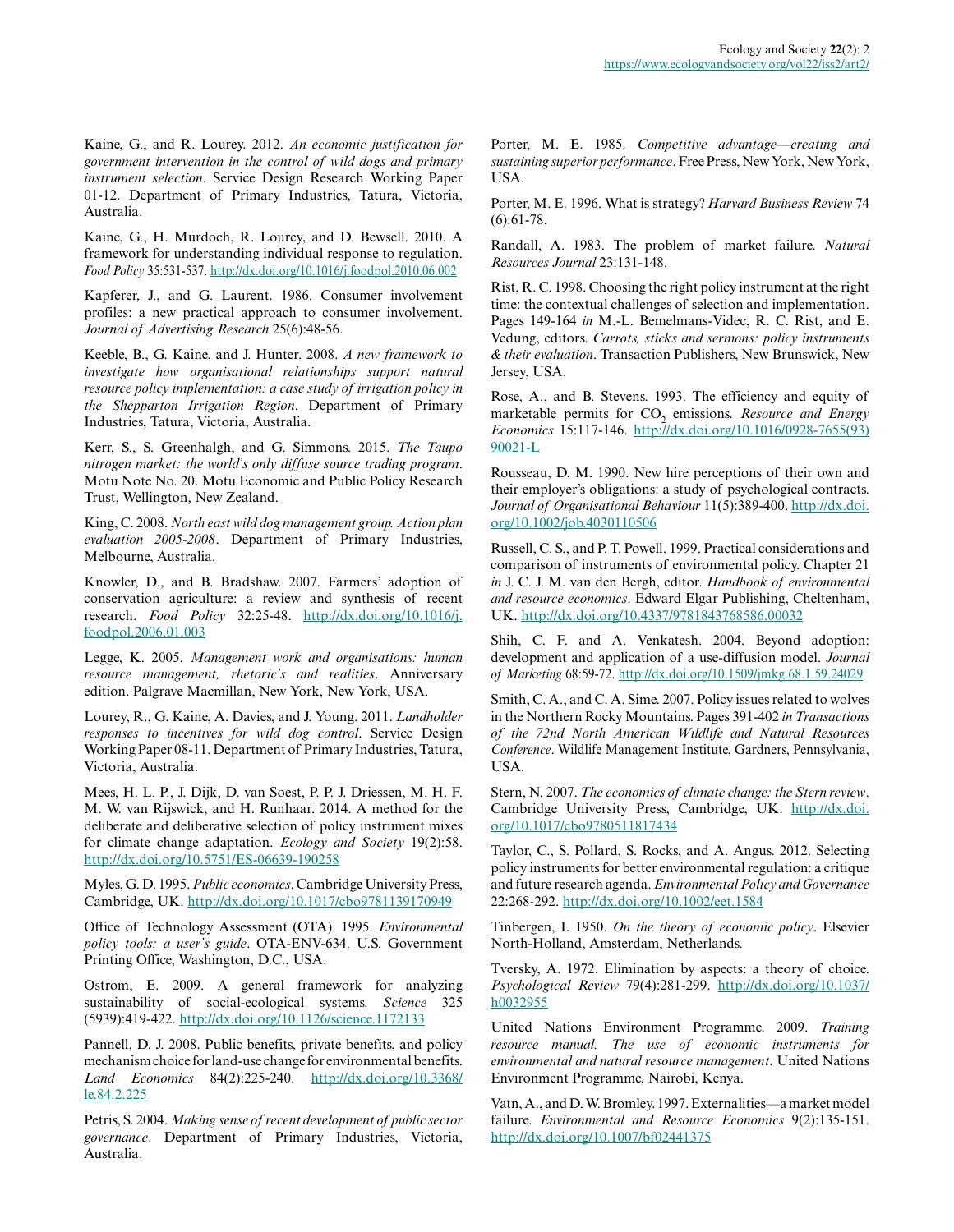Vedung, E. 1998. Policy instruments: typologies and theories. Pages 21-58 *in* M.-L. Bemelmans-Videc, R. C. Rist, and E. Vedung, editors. *Carrots, sticks and sermons: policy instruments & their evaluation*. Transaction Publishers, New Brunswick, New Jersey, USA.

Velasquez, M., and P. T. Hester. 2013. An analysis of multi-criteria decision making methods. *International Journal of Operations Research* 10(2):56-66.

Waikato Regional Council. 2014. *Waikato regional plan: variation 5—Lake Taupo catchment*. Waikato Regional Council, Hamilton, New Zealand.

Williamson, O. E. 1979. Transaction-cost economics: the governance of contractual relations. *Journal of Law and Economics* 22(2):233-261. [http://dx.doi.org/10.1086/466942](http://dx.doi.org/10.1086%2F466942)

Williamson, O. E. 1991. Comparative economic organization: the analysis of discrete structural alternatives. *Administrative Science Quarterly* 36(2):269-296. [http://dx.doi.org/10.2307/2393356](http://dx.doi.org/10.2307%2F2393356) 

Wright, V., B. Keeble, and M. Higson. 2011*a*. *Implications for natural resource management of restructuring organisations: protecting community involvement*. Service Design Research Working Paper 01-11. Victorian Government Department of Primary Industries, East Melbourne, Australia.

Wright, V., B. Keeble, and M. Higson. 2011*b*. *Towards better NRM outcomes: optimising co-production*. Service Design Research Working Paper 02-11. Victorian Government Department of Primary Industries, East Melbourne, Australia.

Young, J., and G. Kaine. 2010. *Application of the policy choice framework to Lake Taupo catchment*. Environment Waikato Technical Report 2010/20. Environment Waikato, Hamilton, New Zealand.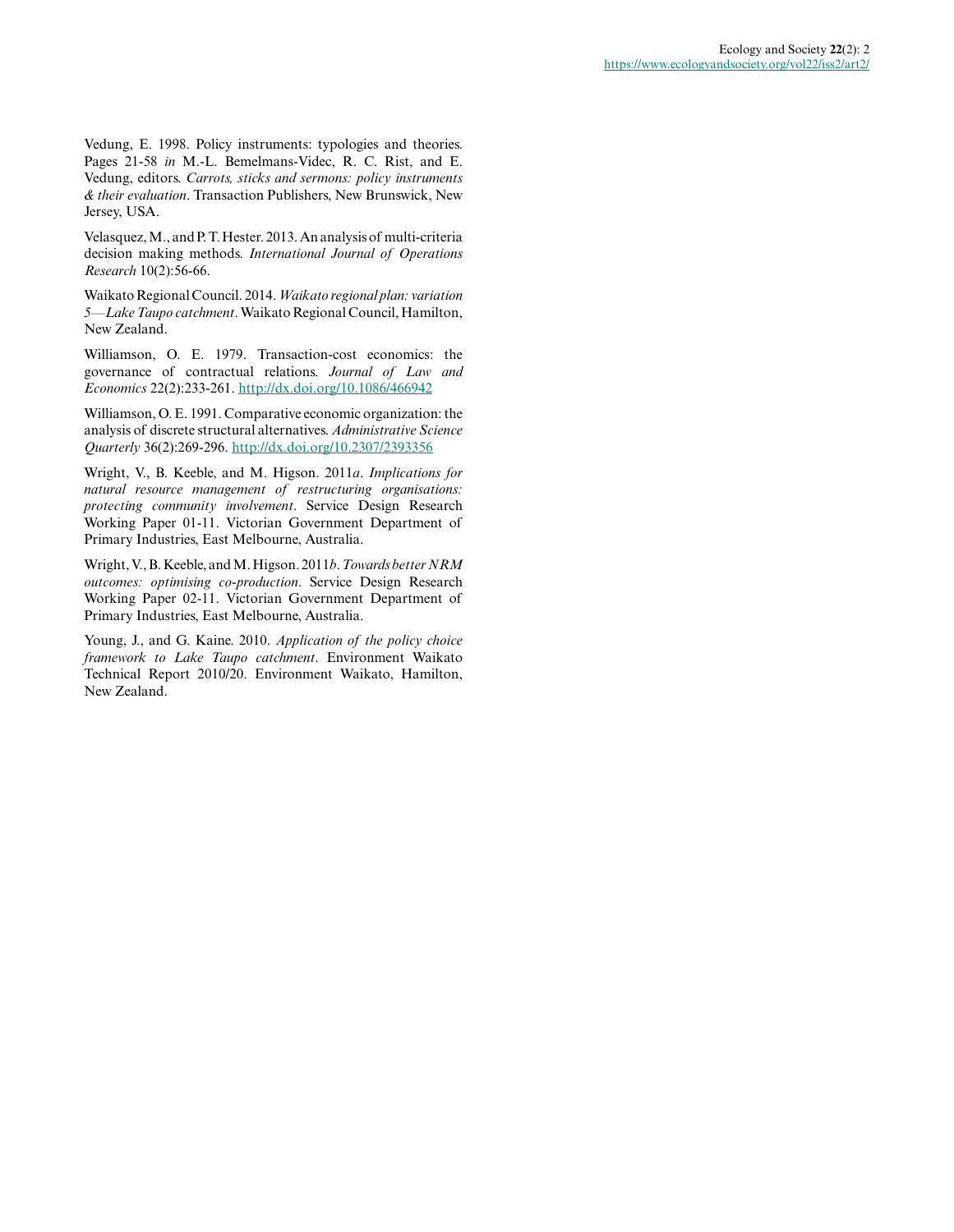# **Appendix 1. Selected policy choice framework decision trees**



**Tree 1: Policy and products tree**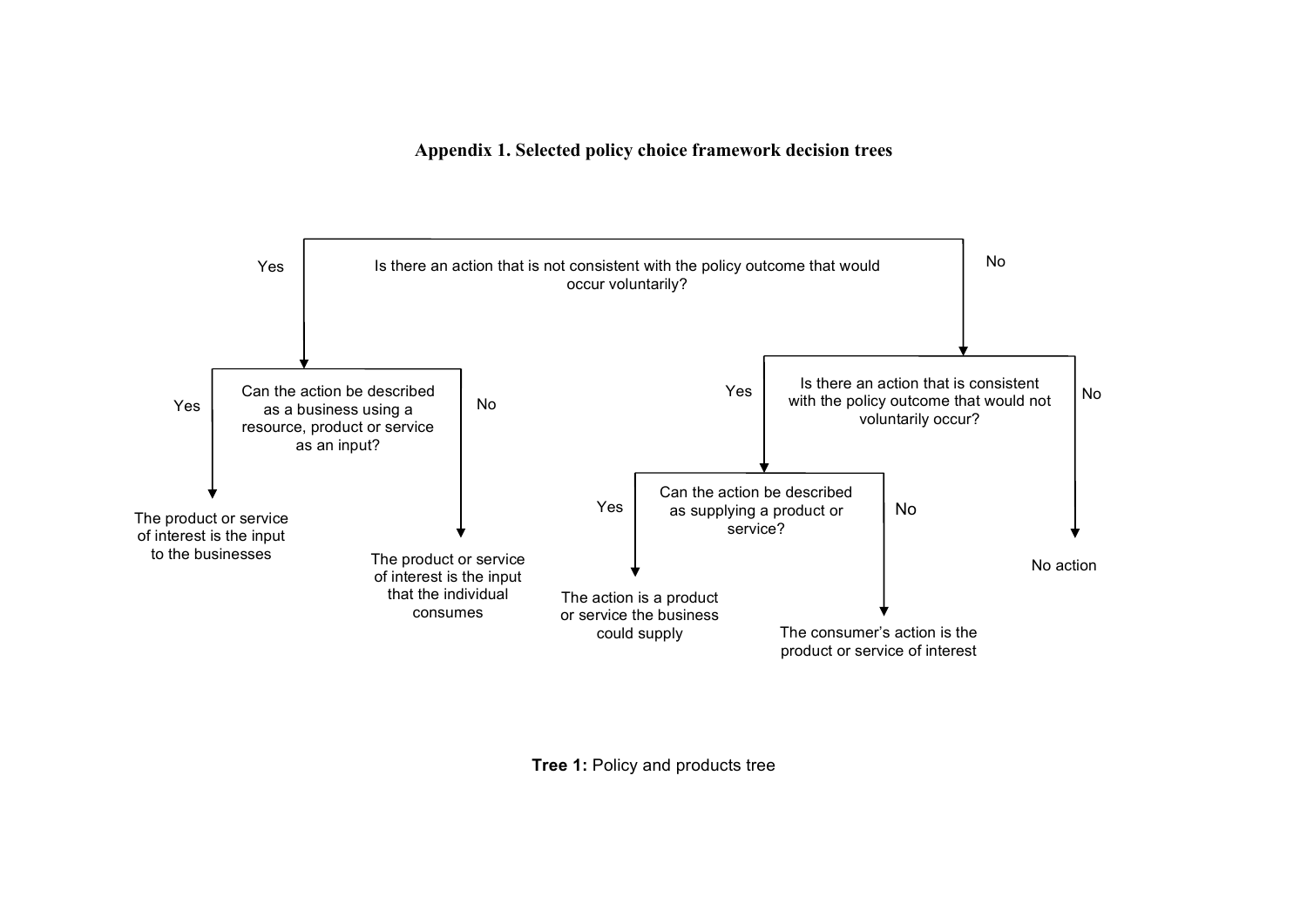

**Tree 2:** Economic justification tree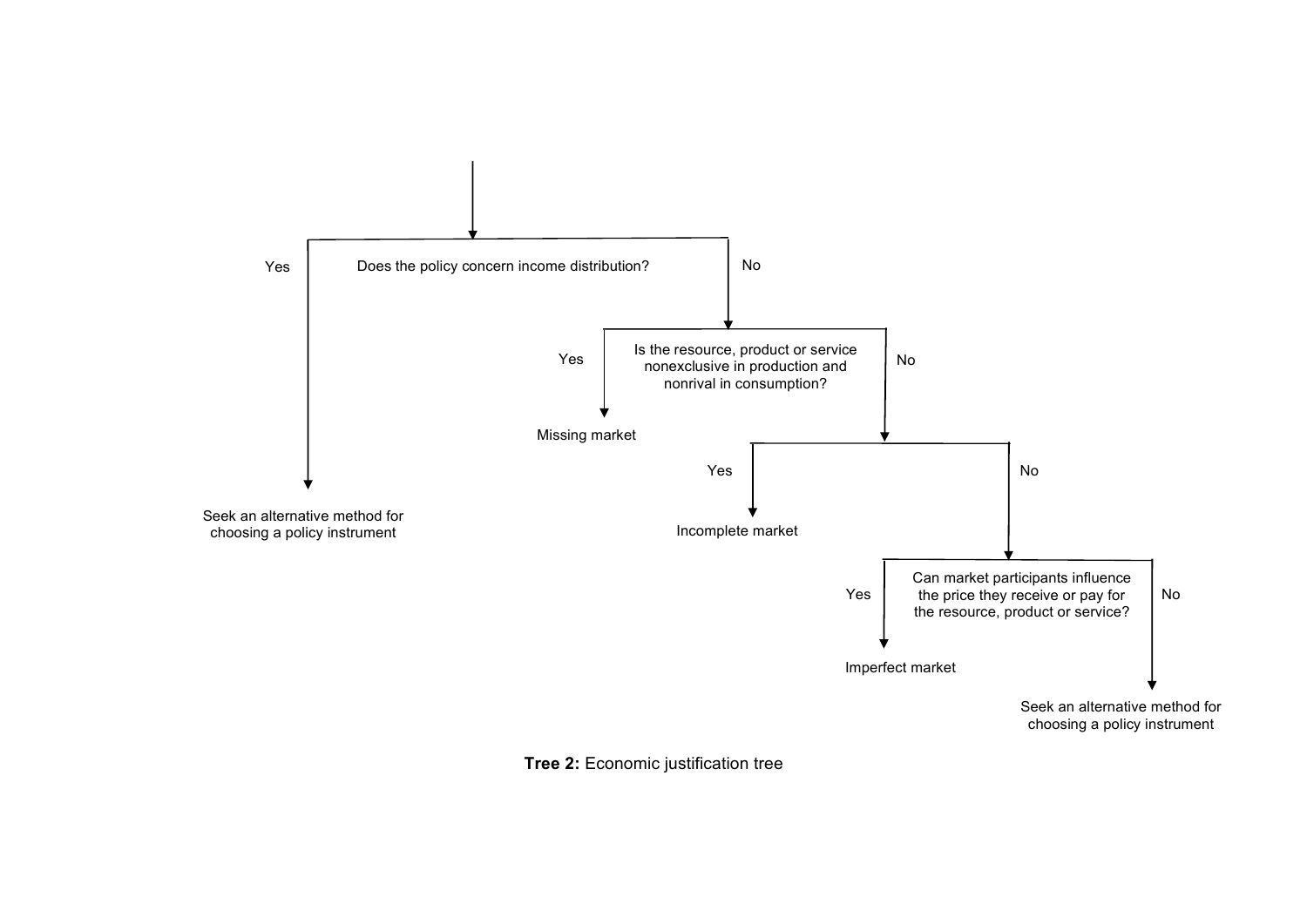

**Tree 3:** Primary instrument tree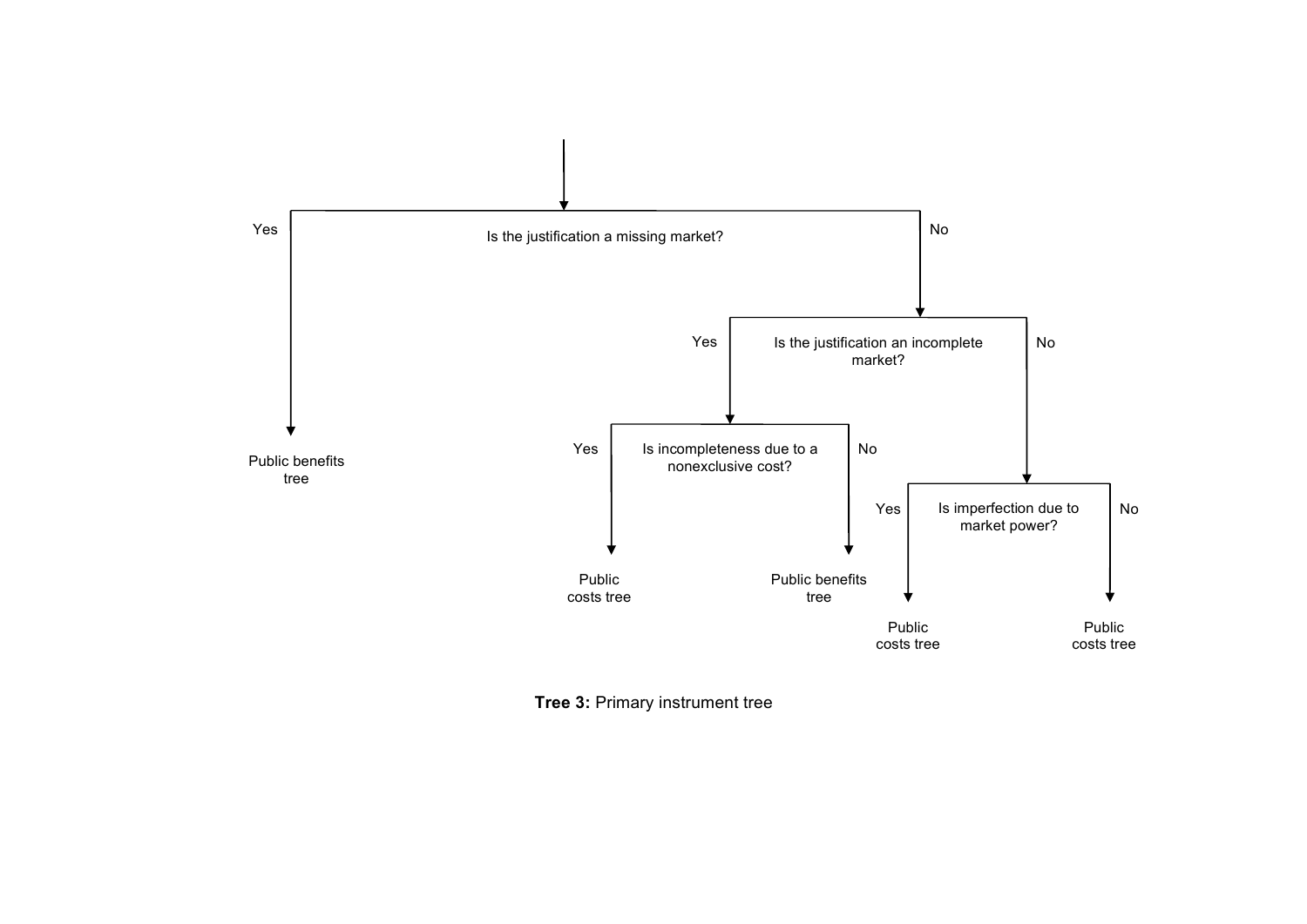

**Tree 4:** Public benefits tree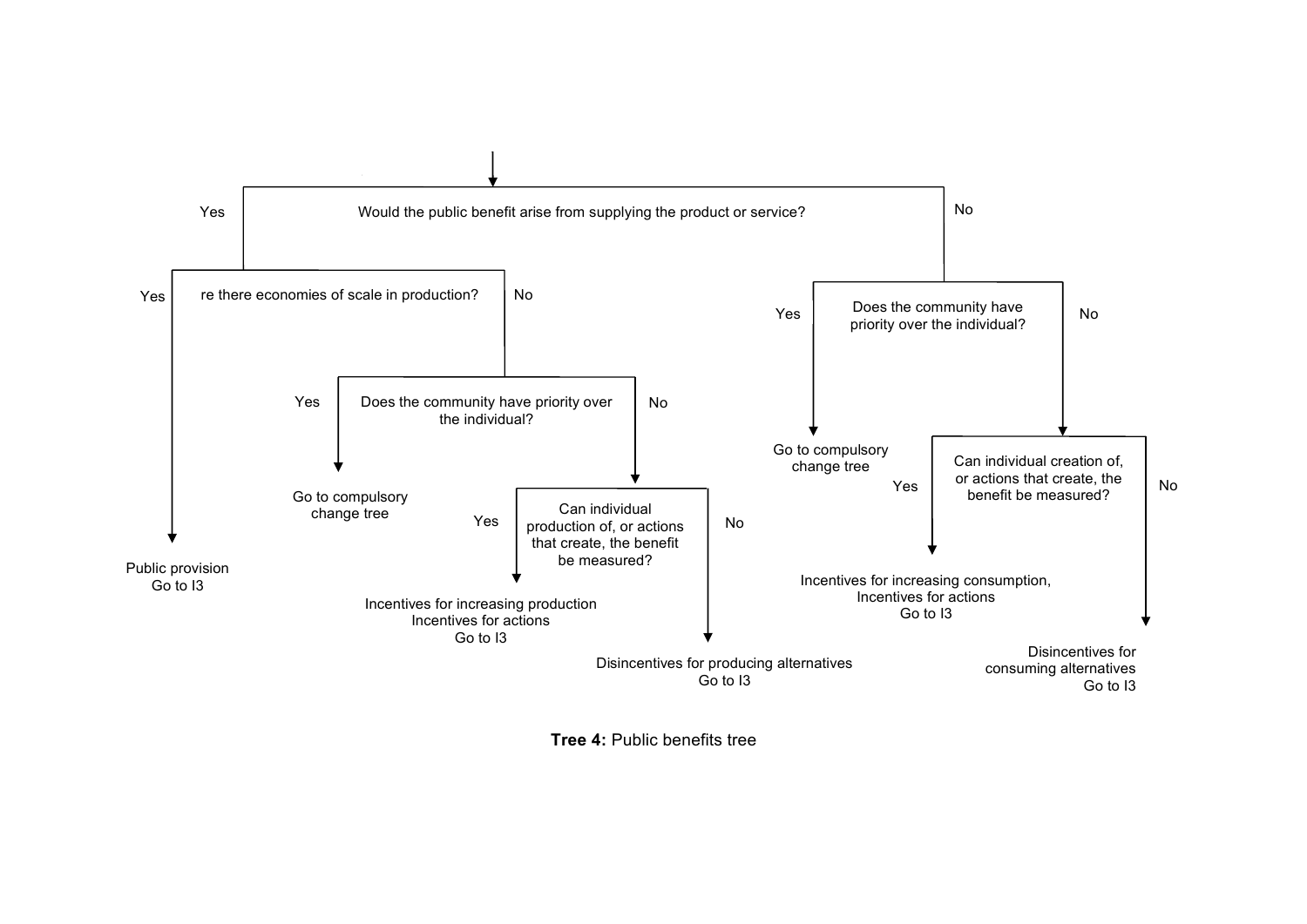

**Tree 5: Public costs tree**